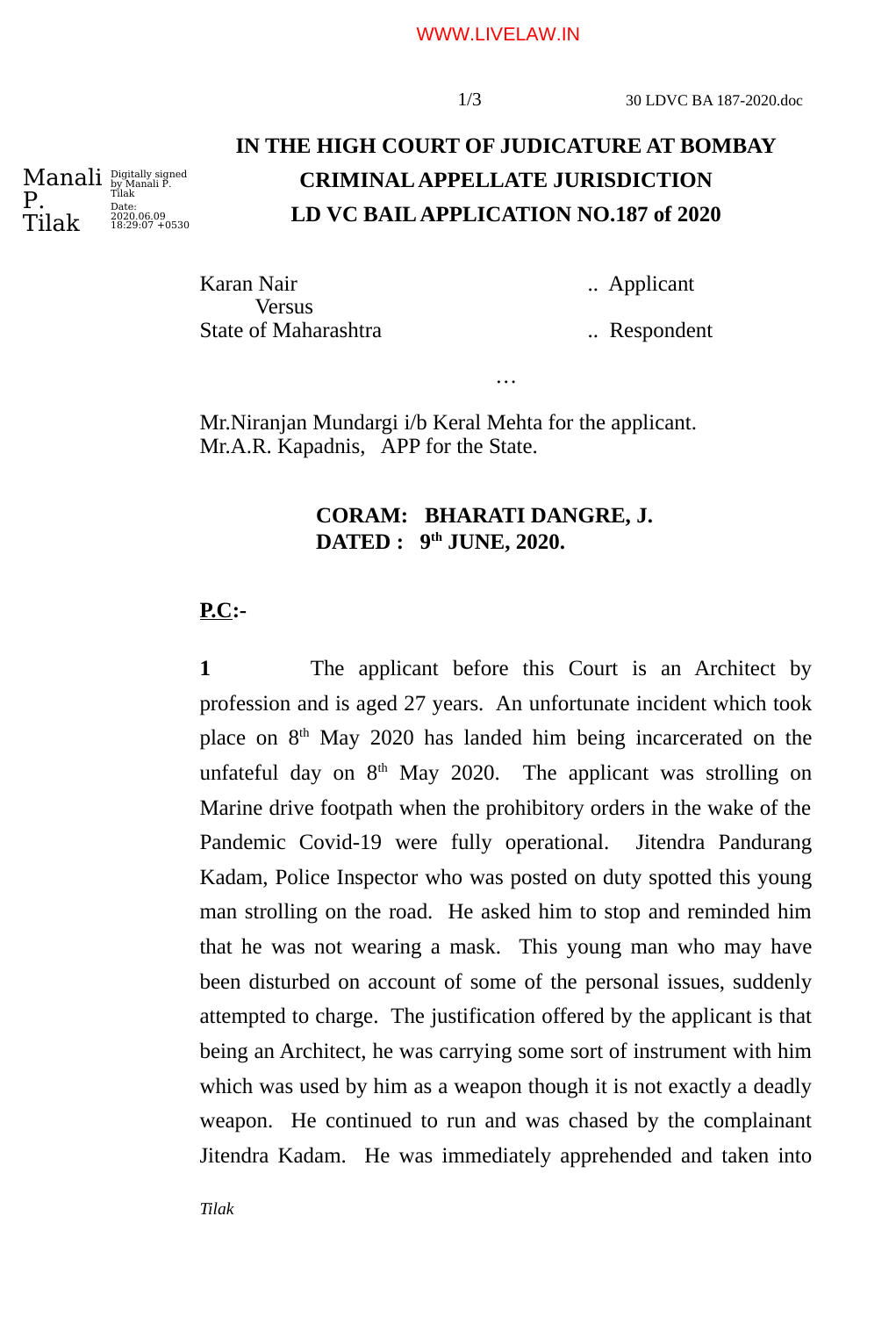custody. It is in this background he is behind the bar since  $8<sup>th</sup>$  May 2020.

2 It is not the case of the prosecution that the applicant is having any criminal antecedents and the perusal of the FIR would clearly reveal that even the complainant was under tremendous pressure on maintaining the law and order in view of the prohibitory orders imposed in the city and the applicant being apprehensive that he would be arrested by the police officer and probably irked by the fact that the police officer was chasing him only for not wearing the mask, was the cause of the unfortunate incident. The situation of the spread of pandemic has brought on an atmosphere of weariness and exasperation and a young person like the applicant has fallen trap into the scenario.

3 In absence of any criminal antecedents and the fact that he is a young person aged 27 years and belonging to a reputed family and fleeing the Court of justice being obscure, he is entitled to be released on bail. Another reason for his release being the jail facilities are otherwise over burdened and merely for a person who is a one time confronter of law cannot be incarcerated and particularly in the peculiar situation prevailing inside the jail.

4 In my considered opinion, the applicant is entitled to be released on bail and so directed subject to the following conditions.

### O R D E R

1 Applicant is directed to be released on bail on furnishing P.R. Bond in the sum of Rs.50,000/- with one or two sureties in the